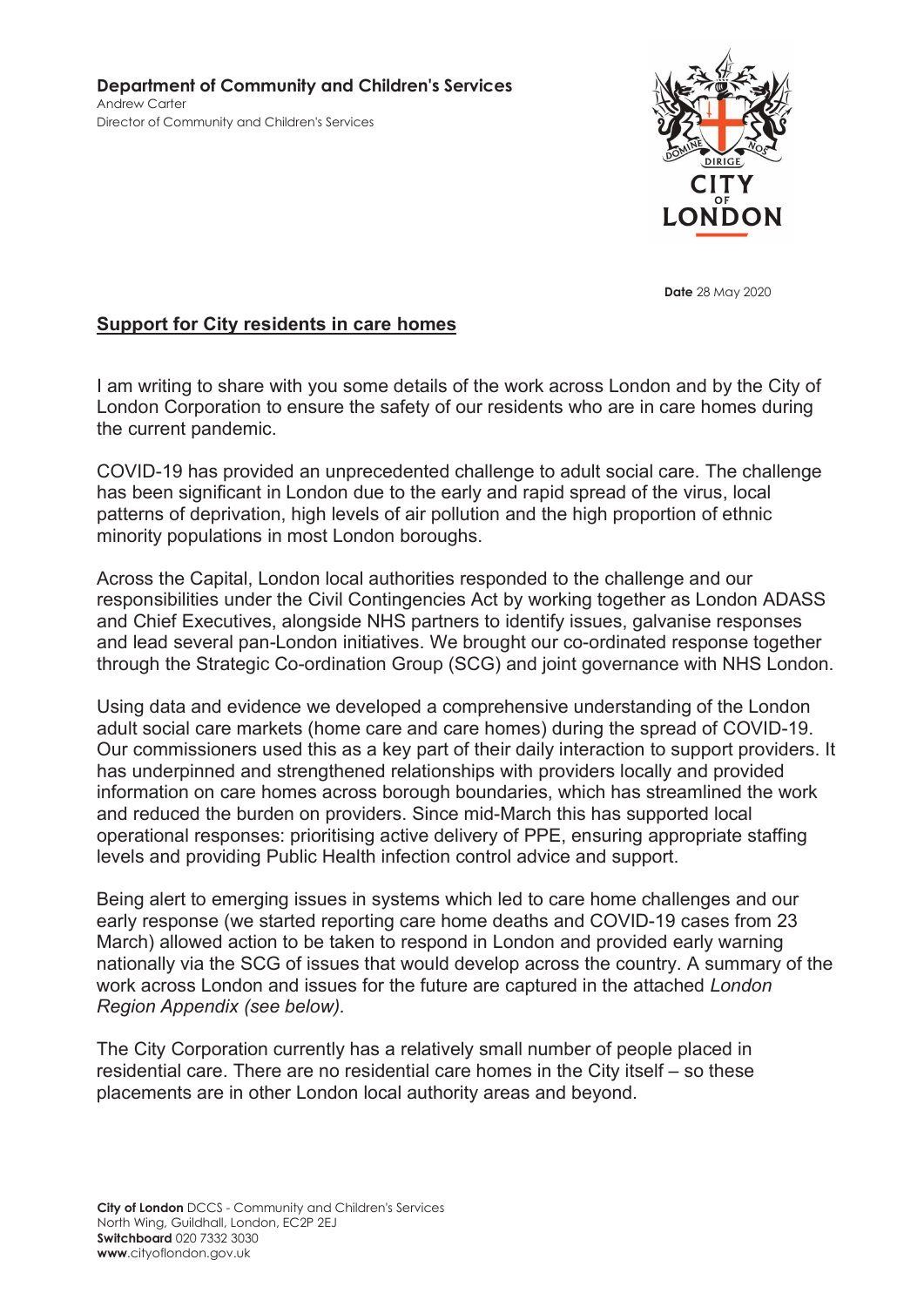The safety of our residents in care homes is paramount. The social work team has contacted every care home in which we have placed City residents to review the care of the individuals placed. In addition, the government has asked the local authority in which a care home is based to put in place plans to ensure infection control, testing, access to PPE and medical equipment, support for the workforce and access to primary and community health support.

The City Corporation has also contacted every authority in which the homes are placed to remind them to alert the City Corporation to any safeguarding concerns, whether these are related to COVID-19 or not.

We hope this continued work will minimise the impact of COVID-19 of those in care homes, those who work in care homes, and the wider community.

Yours sincerely

 $\Rightarrow$  CALEU

Andrew Carter Director of Community and Children's Services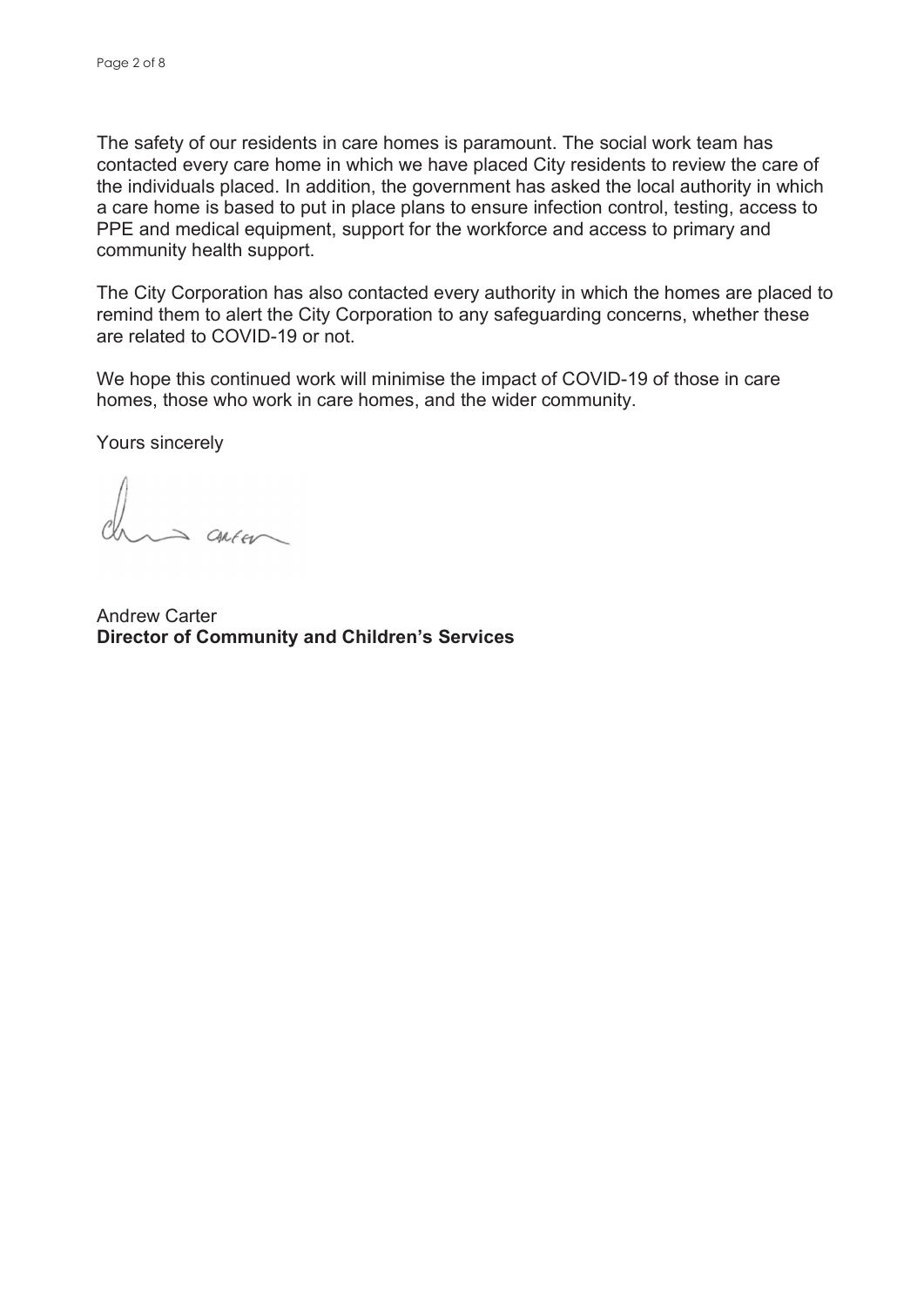## *London Region Appendix*

Across the Capital, local authorities responded to the challenge and our responsibilities under the Civil Contingencies Act by working together as LondonADASS and Chief Executives, alongside NHS partners to identify issues, galvanise responses and lead several pan-London initiatives. We brought our response co-ordinated together through the Strategic Co-ordination Group (SCG) and joint governance with NHS London.

Given the high rate of infections in the Capital, the fact we were ahead of the national curve and the difficult issues created by early national guidance, we believe that without collective action the impact on residents we support to live with support from the care sector and the number of care home deaths would have been significantly higher.

We are now focussed on continued monitoring of the adult social care market to respond to possible further peaks of COVID-19, as isolation rules are relaxed, and to suppressed non-COVID-19 NHS demand. This includes support for older people, those with a learning disability, mental health needs and direct payment users. We will remain vigilant to potential future outbreaks and provider financial viability, ensure sustainable access to PPE and testing and continue to use data to support decision making.

#### Pan-London initiatives

The following gives a flavour of just some of the actions taken pan-London:

We worked with PHE London in March/April to develop consistent and up-to-date online training in infection control and rolled this out to care homes, supported by local follow up advice and guidance.

There was escalation from early April to advocate for regular testing of both care home staff and care home residents and for testing of people being discharged from hospital into care settings. We have contributed to London work on testing approach for care homes, alongside PHE. This was identified as a significant strategic risk.

Early escalations on the need for a sustainable supply of PPE led to the PPE task group, reporting into SCG on our response and highlighting this a strategic issue for both our own local authority staff and that of the provider market. This supported joined up NHS/Local Authorities systems for accessing PPE and, in addition, a London-wide Local Authority PPE procurement through the West London Alliance in response to unreliable national supply chains. At the local level, where PPE was available, commissioning teams distributed this directly to local providers based on detailed intelligence about infection and PPE supply levels for each care home.

Early identification of the risks to workforce were identified and on 10 April we launched Proud to Care London to support recruitment, DBS checking and basic training of care staff. To date we have had over 1800 registrations and of these 180 have passed to councils and providers, with excellent feedback about the calibre of the candidates being connected with work settings. It is also worth noting that we are reaching a new profile of carers – with 1/3 of applicants under the age of 30. We are now in the process of transitioning the Proud to Care initiative from an SCG sponsored workstream to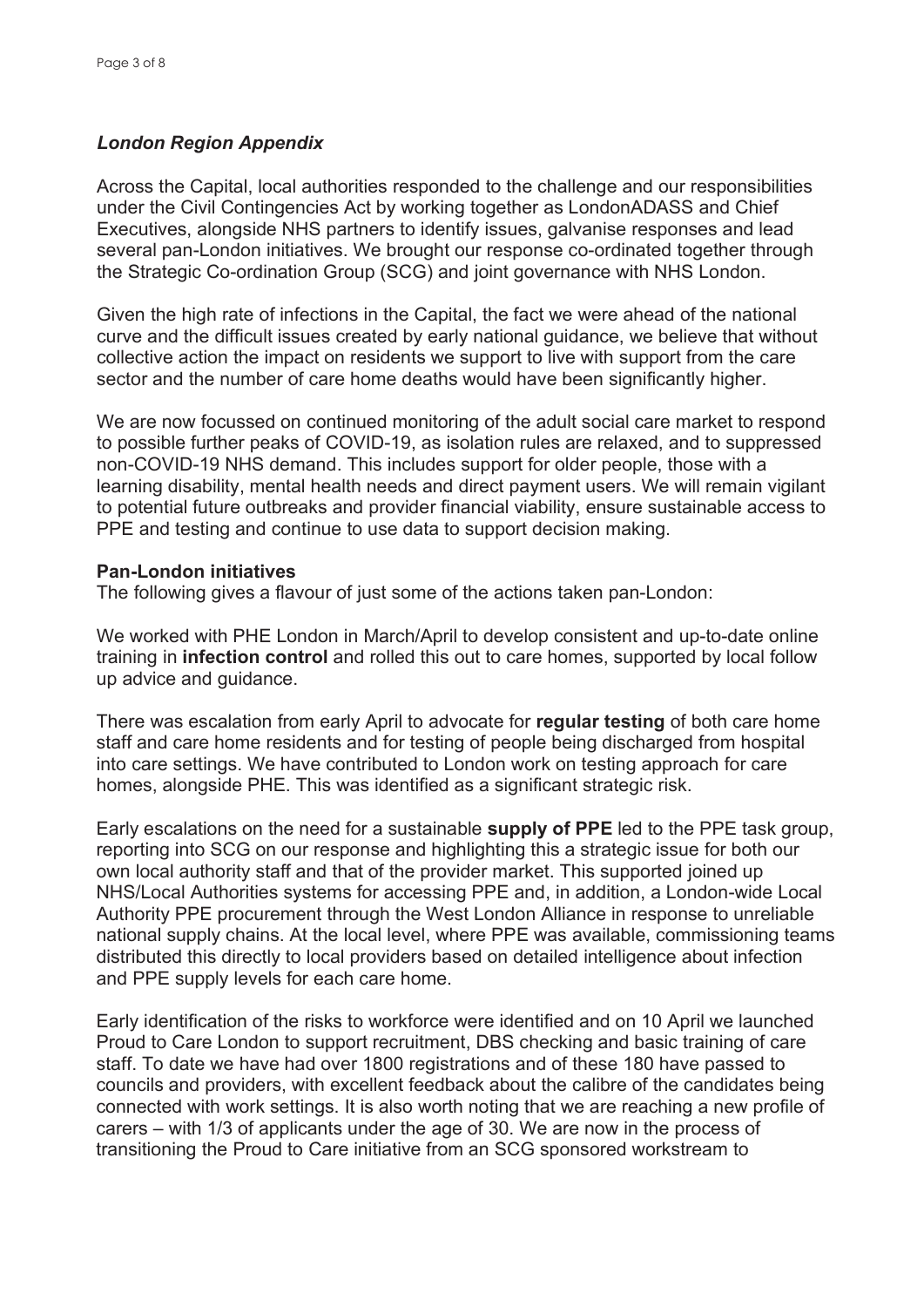LondonADASS, in order to further develop the model with the ultimate ambition of creating a Social Care Academy for London.

The risk of inconsistent **clinical support to care homes** across the Capital and the need for the NHS to step up was identified and led to a joint letter to ICSs and local systems from the Chief Nurse and lead Chief Executive 9 April to galvanise action. A weekly regional Care Homes Oversight group was established 7 May co-led by the Chief Nurse and LondonADASS Vice Chair.

The objectives of the Oversight Group are to:

Oversee roll out of key elements of the primary and community health service-led

- Enhanced Health in Care Homes programme including, but not limited to, access to weekly clinical reviews, medicines optimisation and advanced care planning
- Identify opportunities to support staffing in the care home sector and coordinate any regional response, which may draw upon initiatives across the NHS and local government (Your NHS Needs You/Proud to Care)
- Continue to ensure that all residents are being safely and appropriately discharged from hospital to care homes
- Have oversight and assurance of care home resilience plans, responding to emergent

challenges and supporting the care home community

- Have oversight of Regional improvement support, public health and operational challenges using system wide data sources including, but not limited to, outbreaks, mortality, workforce and access to training and clinical in-reach
- Have oversight of the Regional Test, Track and Trace (TTT) across care home workforce and residents, ensuring that 'hot spots' are identified and targeted in a timely manner
- Implement a 'super' trainer programme in care homes based on PHE's recommended

approach to infection prevention and control, PPE and testing

Engagement with residents and user voice is central and Healthwatch are part of the London Oversight Group to reflect people's experiences. However, engagement largely takes place at local system level where the most meaningful relationships are in place.

We worked collaboratively with NHS colleagues on discharge planning safe pathways and co-ordinated work in STP/ICS sub regions to support development of discharge beds for COVID-19 positive patients to prevent spread of infection.

DASSs in London have been able to assure themselves that core safety, human rights and safeguarding duties are being delivered when Care Homes are in lock-down without the usual footfall and community access to residents' homes. Local mechanisms for safeguarding processes, provider concerns and quality assurance mechanisms have continued to inform work with providers in the sector. Regionally we have specifically worked with the Coroner and PMART teams to understand safeguarding concerns and quality alerts and respond appropriately.

We have worked in strong collaboration with NHS London and Carnall Farrar to build a demand and capacity model that is intended to support joint planning of health and social care at local authority, STP/ICS and regional levels into the future, populated by our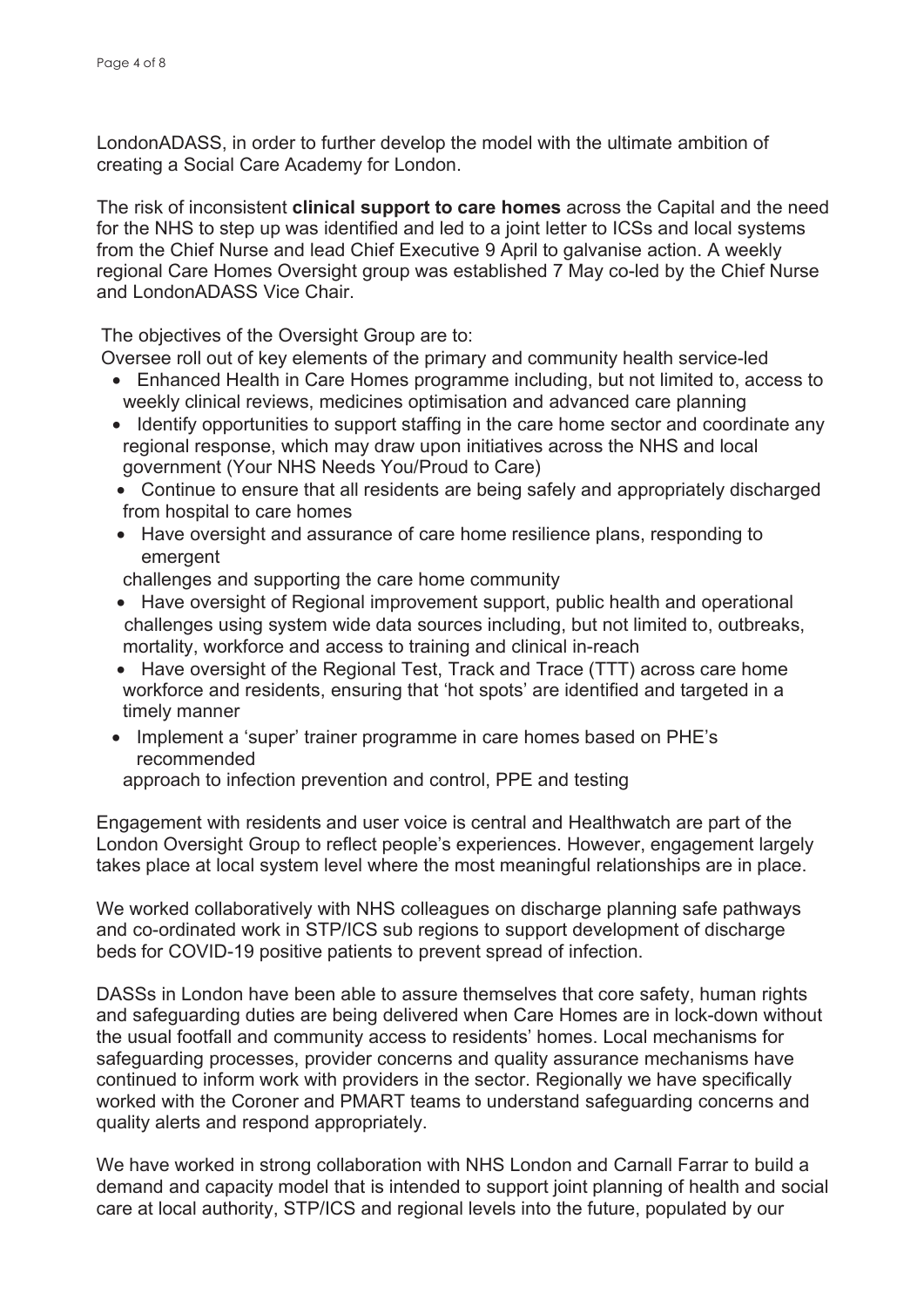market intelligence with shared understanding of assumptions driving the model. This included capturing additional social care capacity during 'Surge', so that any need for further accommodation could be met on a pan-London and sub-regional (STP/ICS) basis. Happily, as with the Nightingale beds, most of this was not required. However, the model will support tactical planning requirements over an 18-month period to support NHS London to return to its pre COVID-19 position.

Use of both the 18 month tactical planning tool and the suite of near term operational planning tools covering acute, community, social care and primary care will support both London region and each ICS to understand projected demand (non COVID-19 and COVID-19) over the next 18 months and the potential impact. Creating an overview of the whole system, we aim to ensure this tool supports planning together in equal partnership and safer discharge pathways.

# Use of data and intelligence

Our response has been underpinned by data and intelligence. Support to the provider market and situation reporting into the London Resilience Forum was enabled by our existing London wide Market Information Tool (MIT). The tool was developed by LondonADASS to support the delivery of our Care Act duties and was quickly adapted to establish a comprehensive and up-to-date understanding of London adult social care markets (home care and care homes) during the spread of COVID-19 at local, STP/ICS and regional levels.

The daily survey includes information on:

- Prevalence of COVID-19 and associated mortality
- Actual and true availability of supply
- Discharges from and admissions to acute care
- Staff availability
- Details of PPE stock
- Access to testing

We prioritised older people's care homes because we understood this was where the greatest impact and safety issues would be and because 30% of all older people care home placements are across borough boundaries, so collaborative work is essential. We started the care homes data collation mid-March and have a consistently high daily response rate. This reflects the leadership of borough commissioners working intensely with their providers and building these relationships through direct and often daily contact. These local relationships are realising ongoing benefits in relation to our statutory market management responsibilities and support to providers.

The MIT tool has produced:

- *At borough level*: Continuous, live access since 23 March for borough commissioners to a detailed suite of reports allowing them to prioritise the local operational response, such as the delivery of PPE, ensuring appropriate staffing levels and providing Public Health infection control support.
- *At regional level:* Daily information cell SITREP indicators (including evidence based 7-day projection figures) for the London Strategic Coordination Group. Daily Market Intelligence Reports produced jointly with the LSE, and circulated since 1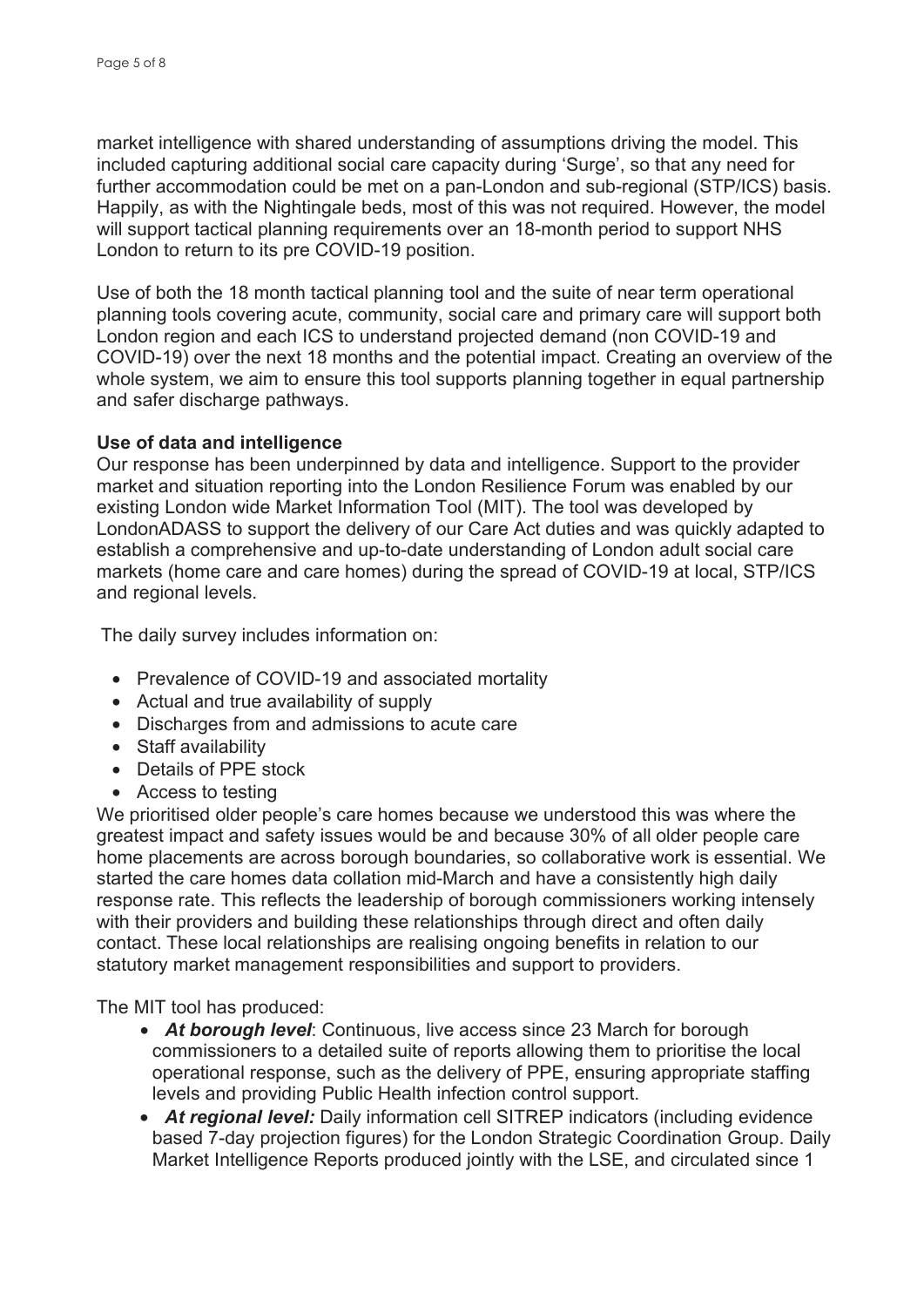April to each DASS, and DPH across London. These reports have mapped trends at London, sub-regional and borough levels in key risks for care homes for older people, people with learning disabilities, those with mental health needs and home care providers.

• *At ICS level:* The detailed suite of reports and London analysis has been shared with NHS colleagues to co-ordinate and prioritise health and local authority support and interventions.

The data collected has been used to develop models identifying care home and local characteristics correlated with the spread of COVID-19, associated mortality, impact on care capacity and supply sustainability, access to PPE and care staff availability. These models have informed the targeting of support to care providers and, in partnership with LSE, emerging international evidence has been regularly shared with London DASSs since 4 April.

Overall, this evidence and analysis has underpinned our London-wide strategic and operational decisions and meant key issues were escalated to the highest level as early as possible.

Now that national data collections are established on a temporary basis and the London Strategic Coordination Risk relating to social care is stepped down, we are working with national colleagues to ensure a smooth transition to Capacity Tracker. We plan to do so in a way that does not compromise our responsibilities under the Care Act or the systems set up to support the critical incident response and continues to use the rich longitudinal evidence produced by the MIT to inform strategic social care decision-making across London boroughs.

#### Moving forward

We have reflected on the lessons learned about resilience and support to both care homes, and the care sector more broadly, over this period of intense activity. Much of this is reflected above in terms of the need for sustainable PPE and testing; streamlined and safer discharge processes; the need for consistent and integrated wrap-around clinical support in the community and the opportunities for joined up demand and capacity modelling to support whole systems planning.

Local Government has played a critical role in managing the UK's response to COVID-19. Its wide range of responsibilities, from public health and social care through to bin collection and data analysis have all been key to ensuring that the UK has been able to manage the epidemic, and to sustain vital services.

Social care has played a particular role in supporting those in our communities who are most vulnerable and, as a nation, we have seen a renewed understanding of the importance of care and support to the development of a sustainable and safe society, alongside the critical treatment services that colleagues within the NHS provide.

In the first phase of the pandemic, due to its emergency nature, social care was asked to play a role in the national effort to protect the NHS from becoming overwhelmed in the event of a surge of demand. The policy of protection was successful, and the NHS was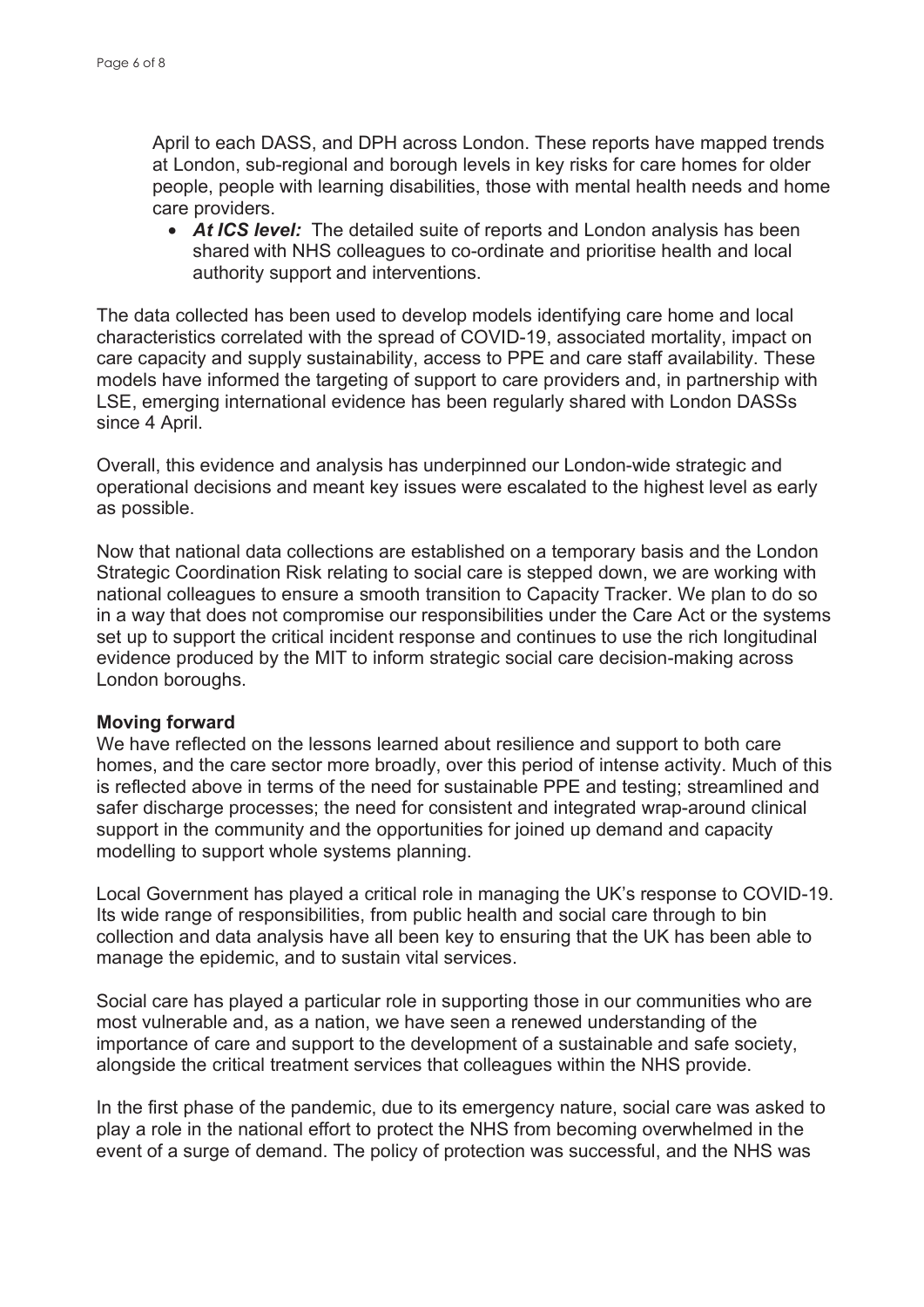able to respond effectively to COVID-19 without at any point becoming overwhelmed. Patients suffering from COCID-19 were all able to receive the treatment they required within a hospital setting.

Although the policy of protecting hospitals was necessary and successful, we were concerned that it was not broad enough and protecting the system of social care and health is a crucial priority as we move forward.

Now that we understand much more about the nature of the disease, those most likely to be affected and the appropriate protection and treatment options available, the social care community is able to be very specific about how best we can work collectively with colleagues across health and care to support and sustain the whole system through the next phase of COVID-19.

We recognise the risks to financial sustainability for some care homes and are already beginning to use our market insight to get a differentiated picture of levels of financial risk across the market. This, alongside a deep understanding of the quality of care homes in London, will inform local decision-making that drives value for money and the best possible outcomes and quality of life for residents.

We welcome the additional funding that Government has so far provided to support councils' overall response to COVID-19, including adult social care, however we recognise that there still needs to be a sustainable funding solution for adult care services.

We need to expand and protect our workforce, so that they can continue their vital work maintaining people's health and independence outside hospitals supported by their local communities.

We have demonstrated the value of local strengths and asset-based responses to support shielded and vulnerable groups in our communities and the case for joint investment as a critical part of our heath and care system to support and sustain this to ensure that residents are protected from the virus, and that their mental health and wellbeing is prioritised.

We need to ensure that care homes and home care staff are able to provide safe, infection-free spaces for vulnerable people. This may mean zoning care homes in line with current clinical practice, and prioritising testing and PPE for homecare workers. This includes a clear national strategy on testing and re-testing for staff and residents.

We recognise that the response to the virus requires a system-wide approach. We will work with colleagues in health, the voluntary and community sector and our local communities to build effective system-wide, place-based responses. We recognise that we all work best where we plan and deliver together. We will participate fully in the development of effective response plans for the second phase of COVID-19, both regionally and in our local areas, and need to engage with partners from the outset of this process.